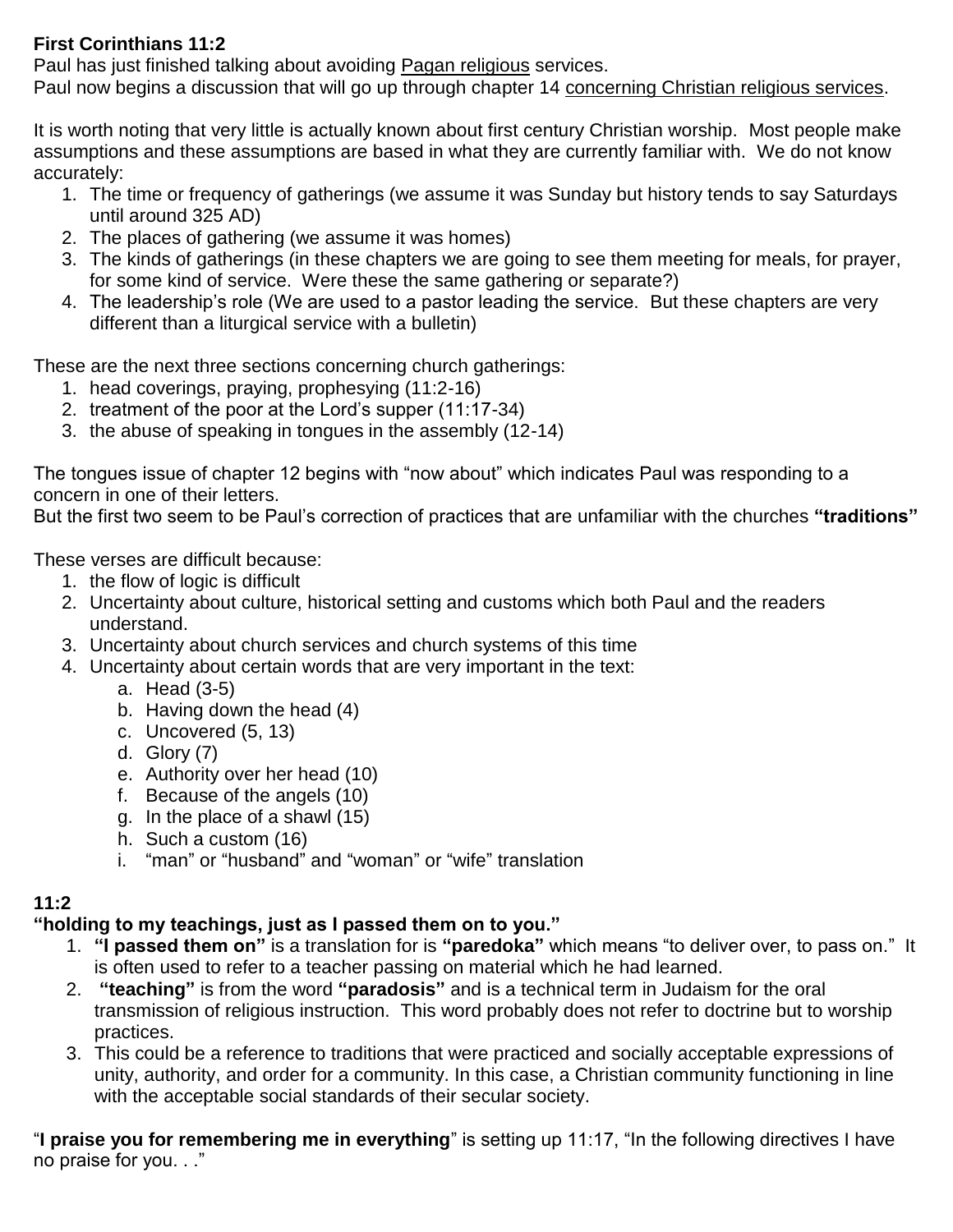The problem with these words is there is not one example of praise for the Corinthians. They probably refer to a general reference to their general structure of their church system and church service. Some have thought these words to be sarcastic or a contrast to the covering issue Paul is about to address.

### **11:3-6 Part One**

"Head" is used here both metaphorically (HEAD) and literally (head)

"But I want you to understand that the HEAD of every man is Christ, The man the HEAD of woman God the HEAD of Christ. Every man praying or prophesying having down/against the head Every woman praying or prophesying uncovered as to the head. For it is one and the same thing for her to be one who is shaved. For if a woman will not be covered, let her also be shorn. But if it is disgraceful for her to be shorn or shaved, let her be covered."

This is saying the man would shame his "HEAD" if he covered his head. A woman is to have her head covered to honor her "HEAD"

"Uncovered" according to the LXX may refer to "loosed hair". So to let her hair down in public was a disgrace. Hair styles were elaborate in Corinth.

There was some covering the woman was wearing which is literally called "a wraparound"

The traditional answer to this is woman were being insubordinate to their husbands because of their newfound freedom in Christ.

Thus, throughout these verses Paul is assumed to be telling woman to get back in line with social order.

The problem may be more refined and aimed at the "eschatological" woman addressed in Chapter 7 who were refusing their husbands.

These same woman were participating in worship with men because in the church they were seen as equal

#### **First Corinthians 11:3-16**

It appears that some of the liberated Christian woman of Corinth had decided that their new position in Christ allowed them to cast of social norms such as wearing head coverings. This would be typical of these woman who have already been addressed for being too holy for relations with their husbands.

#### **Part One - First Corinthians 11:3-6**

### **11:3**

"The Head" of the body is understood in our modern world to be the center of our thinking and nervous system. The metaphorical use of "the head" in our modern language then refers to the control facility or the leader. This is not the case in the ancient world. They did not understand the nervous system so the phrase "the head" would not have meant the top position, the leader, or the one in charge. In the ancient world "head" was used to refer to the source of a river. The head was the beginning. In fact, *arche*  $(\alpha \rho \gamma \eta \varepsilon)$  or 'beginning" is used interchangeably with *kephale* ( $\kappa \varepsilon \pi \eta \alpha \lambda \varepsilon$ ) or "head" in some MSS. An example is found in a passage about Zeus: "Zeus is the head, Zeus is the middle, in Zeus all is completed."

Paul then is using "head" with the ancient understanding of "source" or "beginning" not the modern meaning as in the "Head of State."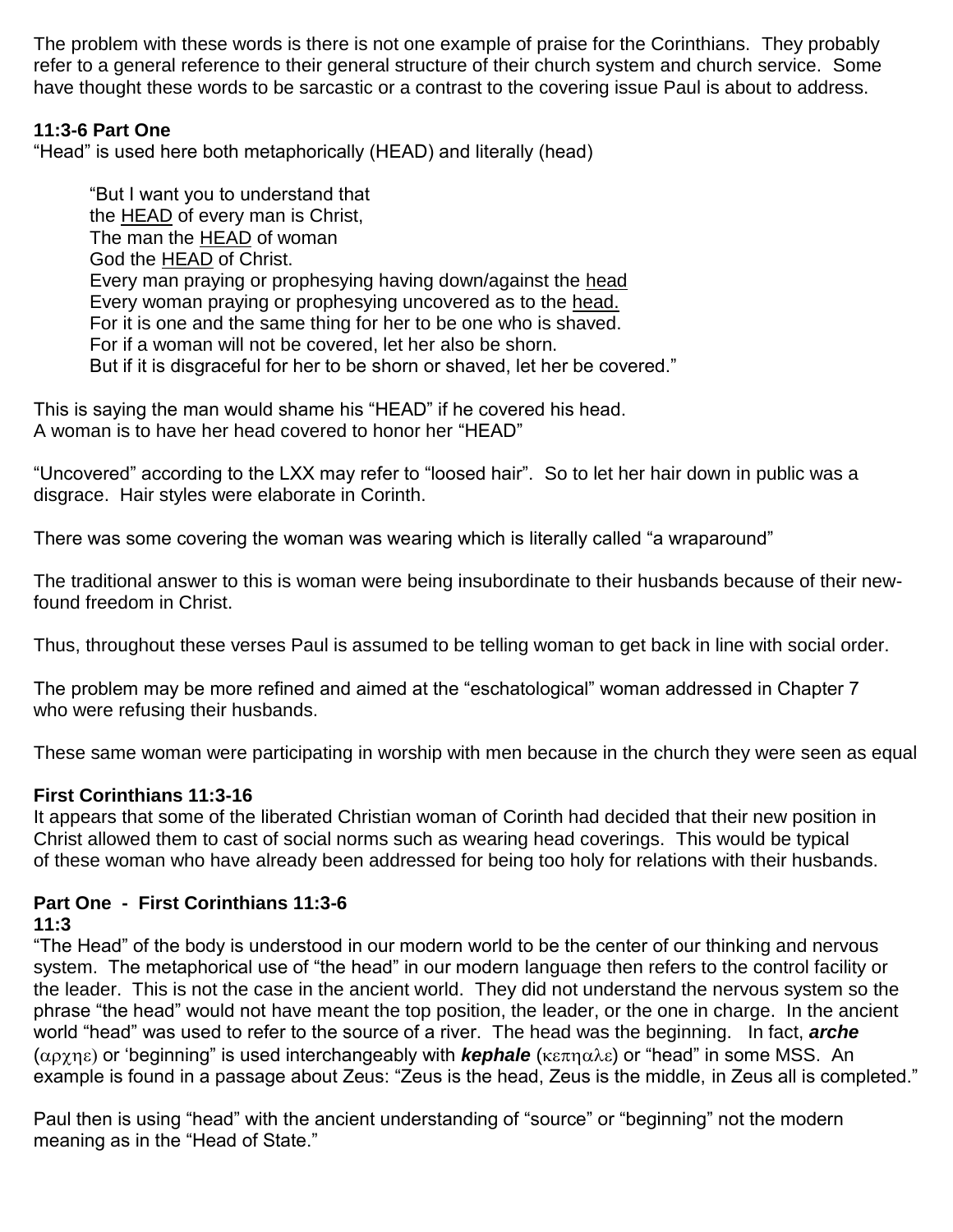This verse is not talking about marriage for it says "every man" and not "husband" or "her man." This is talking generally about men and women's relations. Although, the words translated "man" and "woman" could be translated "husband" and "wife."

Also, Paul is not only talking about married women but all women. This is clear since Paul does not talk about wives having their heads covered but then mentioning a different standard for single women.

Christ or *christos* ( $\chi$ ηριστοσ), "the anointed one" or Messiah, comes from God so it can be said "The head of Christ is God" or "The source of the Messiah is God."

### **11:4**

The men were not improperly wearing their hair, but the woman were. The men are used as an example to contrast the woman.

Man is created in the image of God. The face or head of a man is to reflect the glory of Christ. To cover the head of a man is to cover the part that is to reflect Christ.

In Roman religious culture the covering of a man's head was the *capite velato*.

- A statue of Augustus found at Corinth shows the emperor with his head covered
- The "Altar of Peace" in Rome has a stone carving with similar images of men with their head covered during a religious ceremony.
- The social elite would often serve as priests at pagan altars and religious ceremonies.
- Thus, the head covering of pagan religious elite may have carried into the church by men who sought or possessed some "elite" position.
- The wearing of the head covering by men in the church would separate them from the body of believers and exalt them as special or elite or priestly.
- Paul's point is that Christ is exalted in a worship service, not a priestly leader.
- If this was the purpose or not, the head covering would help reduce the noise of animals being sacrificed. Plutarch writes that the pagan priest would pull the cloth over his head to exclude the noise of the animal as it was sacrificed. This cloth, or *capite velato*, was often the upper folds of the toga

It appears the men were bringing pagan practice of exalting themselves as the religious elite or priests into the church community by wearing head covering.

Meanwhile the woman were breaking cultural stands for modesty by wearing their hair down.

## **11:5**

Paul does not forbid the practice of woman prophesying and praying but instead gives directions on how to do it.

Corinthian women were praying and prophesying in public worship and Paul does not condemn it.

The very fact that Paul is allowing prayer and prophesying by woman in the church in this verse indicates that we need more information concerning 1 Corinthians 14:34-35.

A Jewish woman would not appear outside the home with her head uncovered. The husband could divorce her for it.

Woman of Tarsus always had their faces covered in public.

Hair in Corinth in 55 AD:

- In the first century BC women in Rome wore their hair shorter.
- By the middle of the first century AD coins and sculptures show women's hair was worn longer.
- The imperial family in Rome set the cultural trend for hair style.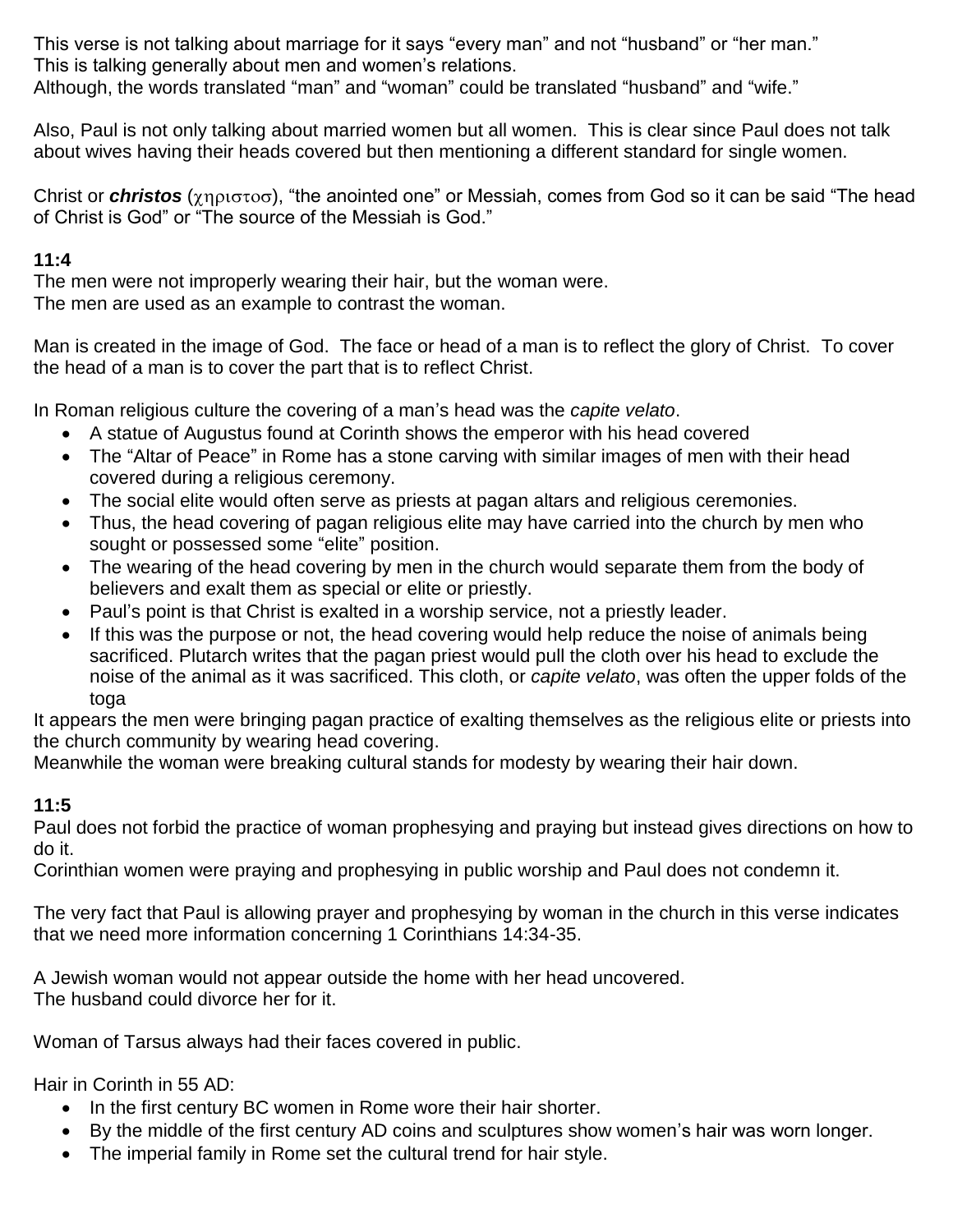- By the time of Pau's letter to the Corinthians braided hair gathered into a long loop and pulled up over the top of the head became the cultural standard, and, also, an emblem for modesty and chastity.
- Woman who uncovered their heads, wore their hair down where considered immodest and un-Roman or anti-social.

A woman with a shaved head was considered ugly by Jews.

A woman who committed adultery would be shaved and considered a prostitute.

Prostitutes would wear wigs to please their customers, and thus, would shave their heads to accommodate the wig.

Christianity is difficult enough to portray to the world without violating social standards and codes.

## **11:6**

The verb phrase "does not cover her head" is present indicative middle and is used to express a general principle.

If she won't cover her head then cut off her hair.

When her hair is cut off it is a disgrace to her so if she wants to avoid disgrace, cover her head.

It is a disgrace not to cover her head and a disgrace to have her head shaved.

The Corinthian women understood the disgrace of having their heads shaved but they did not understand the shame of not covering their heads.

## **Part Two - First Corinthians 11:7-12**

### **11:7**

**"Ought"** means "one ought to, or one is obligated to." This word indicates it is the man's moral obligation.

What is being considered here is woman's relationship to man not woman's relationship to God. The idea is that man was originally created as the image of God. Woman was created for man. This is the focus.

This verse does not stress women's standing before God and so Genesis 1:26, 27 is not stressed. 1 Timothy 2:11-13

## **11:8**

- 1. Woman from man
- 2. Woman for man

## **11:9**

This verse begins *kai gar* ( $k\alpha_1$   $\gamma\alpha_0$ ) or "for even" or "yes, even"

## **11:10**

"**For this reason**" or "Precisely for this reason" indicates this is the reason for the heads being covered. And that reason has just been stated:

- 1. Man reflects God.
- 2. Woman reflects man who is reflecting God.

"**authority**" is **exousia** ( $\epsilon \xi$ ov $\sigma$ ια) and means "the right, the authority" to perform. So the woman has the right to pray or prophecy when she is in the right position in God's and human social order. If the woman is in rebellion she cannot pray or prophesy.

*"In Oriental lands the veil is the power and the honour and dignity of the woman. With the veil on her head she can go anywhere in security and profound respect. She is not seen; it is a mark of thoroughly bad manners to observe a veiled woman in the street. She is alone. The rest of the people around are no-existent to her, as she is to them. She is supreme in the crowd . . . But without the veil the woman is a thing of nought, whom any one may insult . . . A woman's authority*